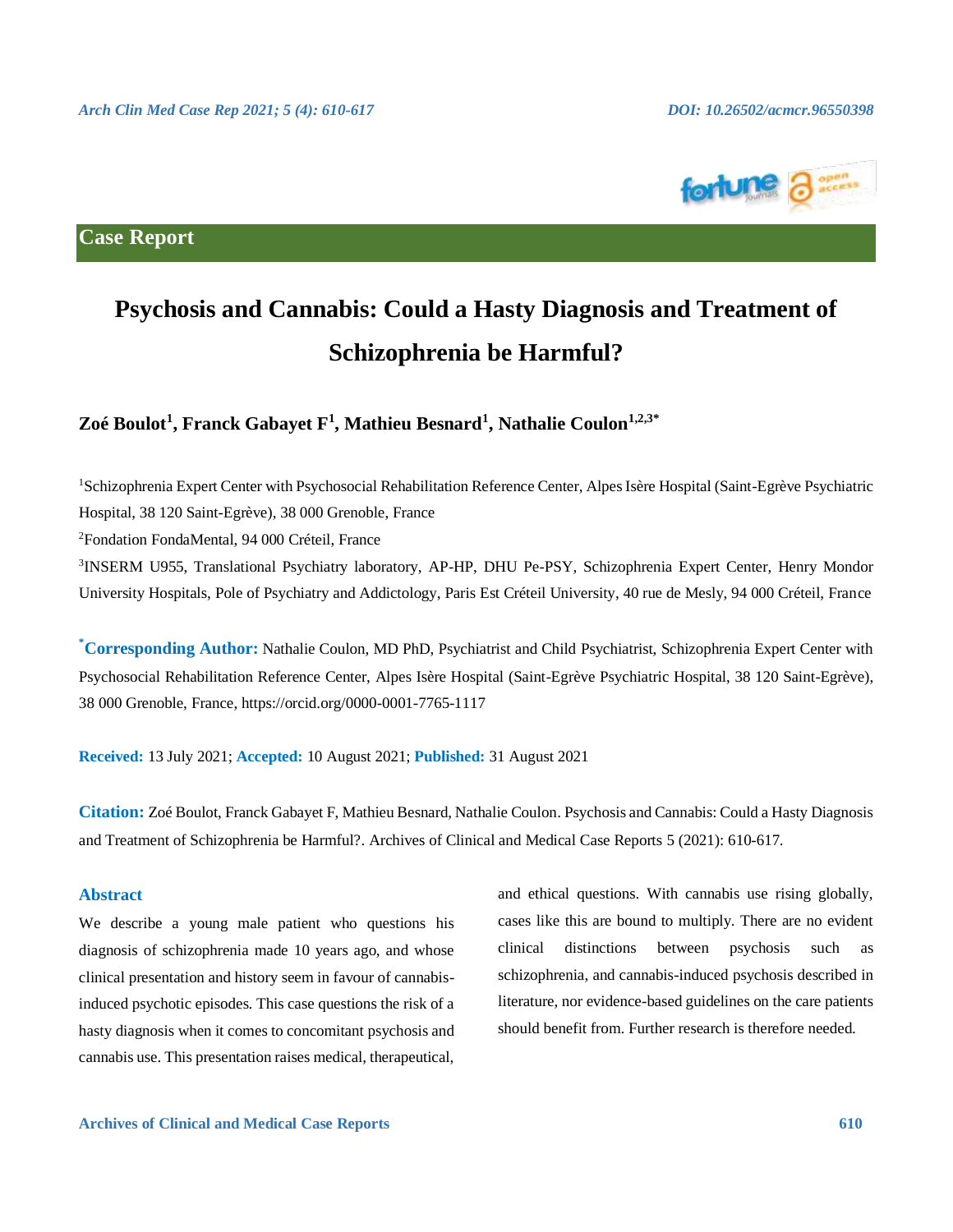**Keywords:** Cannabis-induced psychosis; Schizophrenia; Cannabis; Cannabis use disorder; Substance-induced psychosis

**Abbreviations:** PANSS- Positive and Negative Syndrome Scale; CGI- Clinical Global Impressions; THC-TetraHydroCannabinol; CBD- CannaBiDiol

# **1. Introduction**

The drug market has been remarkably resilient despite the disruption caused by the COVID-19 pandemic and, in Europe, the most commonly tried drug is still cannabis (47.6 million males and 30.9 million females) [1]. The prevalence of European cannabis use is about five times that of other substances [1-2]. For public health however, it is now clear that the most psychoactive part of the cannabis (tetrahydrocannabinol=THC) can induce psychotic-like symptoms in healthy individuals [3]. In a meta-analysis, Marconi et al. [4] showed there was an association between the level of consumption of cannabis and psychosis; authors calculated an OR of 3.90 (95% CI 2.84 to 5.34) for the risk of schizophrenia and other psychosis-related outcomes among heavy cannabis users compared to nonusers. Thus, many studies consider cannabis use as a risk factor for the development of schizophrenia [4].

To be more precise on the side of semiology and terminology, cannabis-induced psychosis is a clinical entity both in ICD-10 [5] and in DSM-5 [6]. The difference between schizophrenia associated with the use of cannabis and cannabis-induced psychosis could therefore be slim. Some studies suggest there could even be shared genetic vulnerabilities [7-8]. Moreover, clinical characteristics during acute phases seem similar in cannabis-induced psychosis and schizophrenia (with or without cannabis abuse or dependence) [9]. In rentero et al. [9], the few differences concern the age of the patients (lower for cannabis-induced psychosis), lower means on the PANSS negative subscale, fewer auditory hallucinations, and greater presence of mania. Amotivational syndrome is also commonly associated with cannabis use, which could be mistaken for negative symptoms of schizophrenia. Petrucci et al. [10] have indeed shown there is a statistically significant relationship between cannabis and apathy.

Nevertheless, although cannabis-induced psychosis is a clinical entity of its own, Starzer et al. [11] revealed that 41.2 % (95 % CI=36.6-46.2) of patients who received a diagnosis of cannabis-induced psychosis between 1994 and 2014 in Denmark converted to schizophrenia. The risk of schizophrenia after a cannabis-induced psychotic episode therefore seems high. Starzer et al.'s study also identified predictors for conversion: younger age at which the cannabis-induced psychosis occurred, substance use disorder, eating disorders.

Current guidelines emphasized the importance of prompt treatment in psychotic episodes to reduce the duration of untreated psychosis [12]. Recommendations on duration of maintenance treatment vary from a minimum of one year, to at least two years for first-episode patients, and between two to five years for multi-episode patients. However, few recommendations exist on treatment of cannabis-induced psychosis.

# **2. Case Presentation**

A 32-year-old man consulted in our Schizophrenia Expert Center to reconsider his diagnostic of schizophrenia received ten years ago. Our team belongs to a French national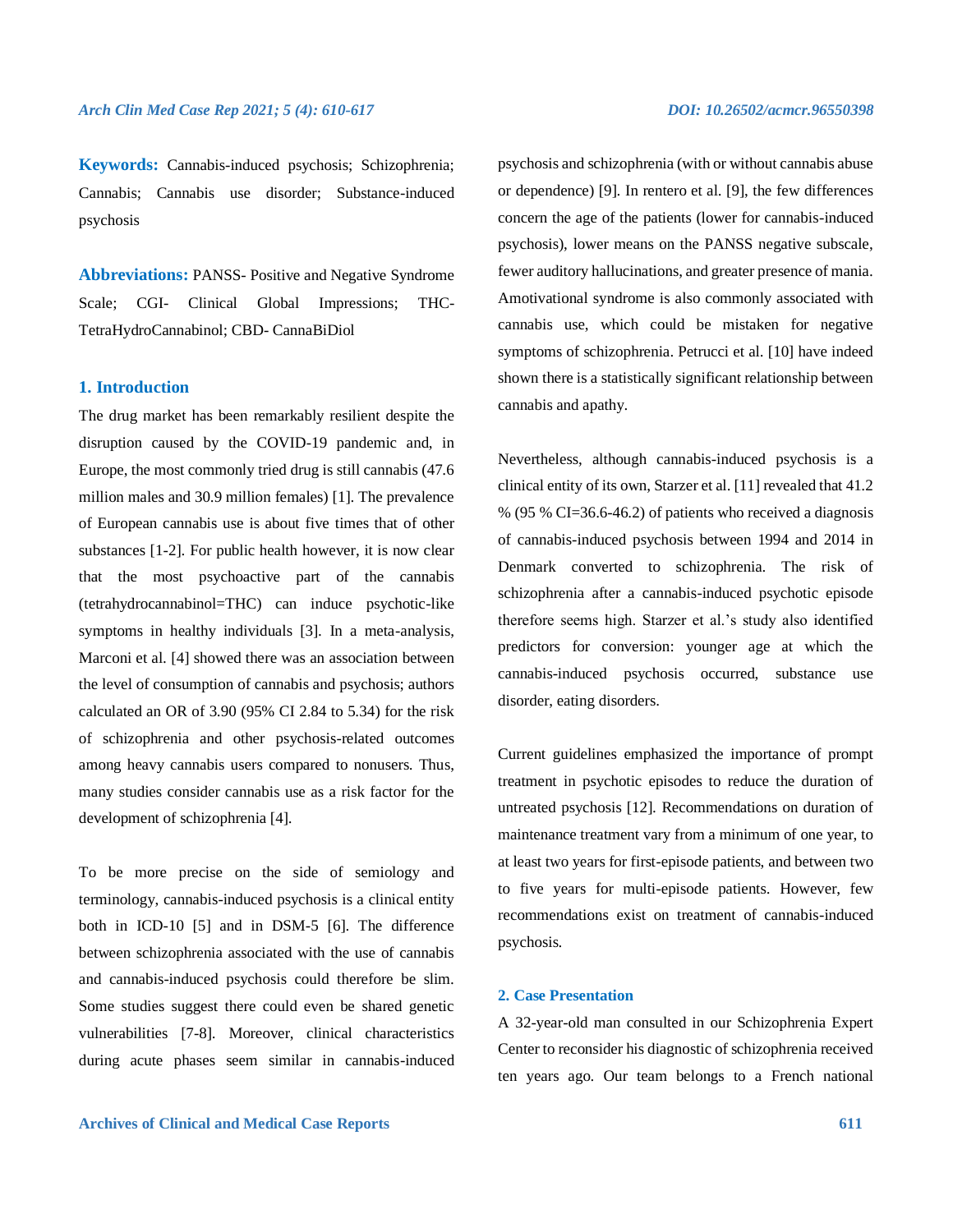network, set up by a scientific cooperation foundation in France, the FondaMental Foundation (www.fondationfondamental.org). We use standardized and extensive clinical and neuropsychological batteries, with ethical principles for medical research involving humans (WMA, Declaration of Helsinki). All data were collected anonymously. A non-opposition form was signed.

The man was cooperating, and his current medical and social team supported him in this process. During the first consultation, he described three hospitalisations that occurred following psychotic episodes in year 0, year 3 and year 5 (See please figure 1). Each time, the subject presented delusions of persecution, ideas of reference and was agitated, but he has never expressed hallucinations. These episodes coincided with cannabis use. Symptoms were not mood congruent. The subject also described he started cannabis use at age 15 with friends, and never really stopped. His first memory of cannabis was of the smell, when he was 6 years old; the smell still had a very strong effect on him (the craving was still strong). Currently, he smoked a few joints of cannabis per year, and used CBD flower regularly. Finally, he detailed various treatments he benefitted from during the last ten years: risperidone, escitalopram, ariprazole, quetiapine, zuclopenthixol and clozapine. At the time of the consultation, he had a prescription for 50 mg of clozapine per day but explained he took 25 to 50 mg every few days, for its hypnotic effect. Exploring his childhood found no evidence of physical abuse, but emotional deprivation seemed obvious. His mother also had several drug addictions (heroine, alcohol), which probably explained his placement for a few years after his parents separated.

During clinical evaluation, the subject had a neat appearance; his speech volume, rhythm and tone were normal; he answered precisely and informatively. Emotional expression was appropriate to content. His thoughts were logical with no evidence of flight of ideas, nor loosening of associations. There was no evidence for delusional thoughts or mistrust, nor perceptual or sensory abnormalities. He did not show any difficulty concentrating or memorizing. Abstract reasoning seemed functional. So, even though the subject took clozapine at an ineffective dosage, the patient's presentation would seem inappropriate with a diagnosis of schizophrenia, often associated with cognitive impairment, residual negative symptoms, and disorganisation.

Furthermore, the depth analysis of the subject's clinical records revealed the hospitalisations always occurred in a context of cannabis use (Figure 1). Stress factors preceding these psychotic episodes were also identified (Figure1). Psychotic symptoms diminished rapidly during his first and third hospitalisation. The second hospitalisation was the longest, symptoms lasted longer, and several treatments were tried, resulting in a prescription of clozapine. In between hospitalisations, no positive symptoms or disorganisation were observed; absence of motivation and a form of apathy were occasionally described. The subject benefited from psychiatric follow-up, social assistance and protected employment and housing. In years 6-7, the diagnosis was first questioned, and clozapine was progressively diminished, and stopped (year 8) with no symptomatic recurrence until the third and last hospitalisation at the end of the year, following stressful life events and recurrence of cannabis use. Since then, despite the ineffective use of clozapine (25-50 mg of clozapine every few days) the subject has not presented positive or negative symptoms, nor signs of disorganization. The clinical history was therefore also inappropriate with the diagnosis of schizophrenia.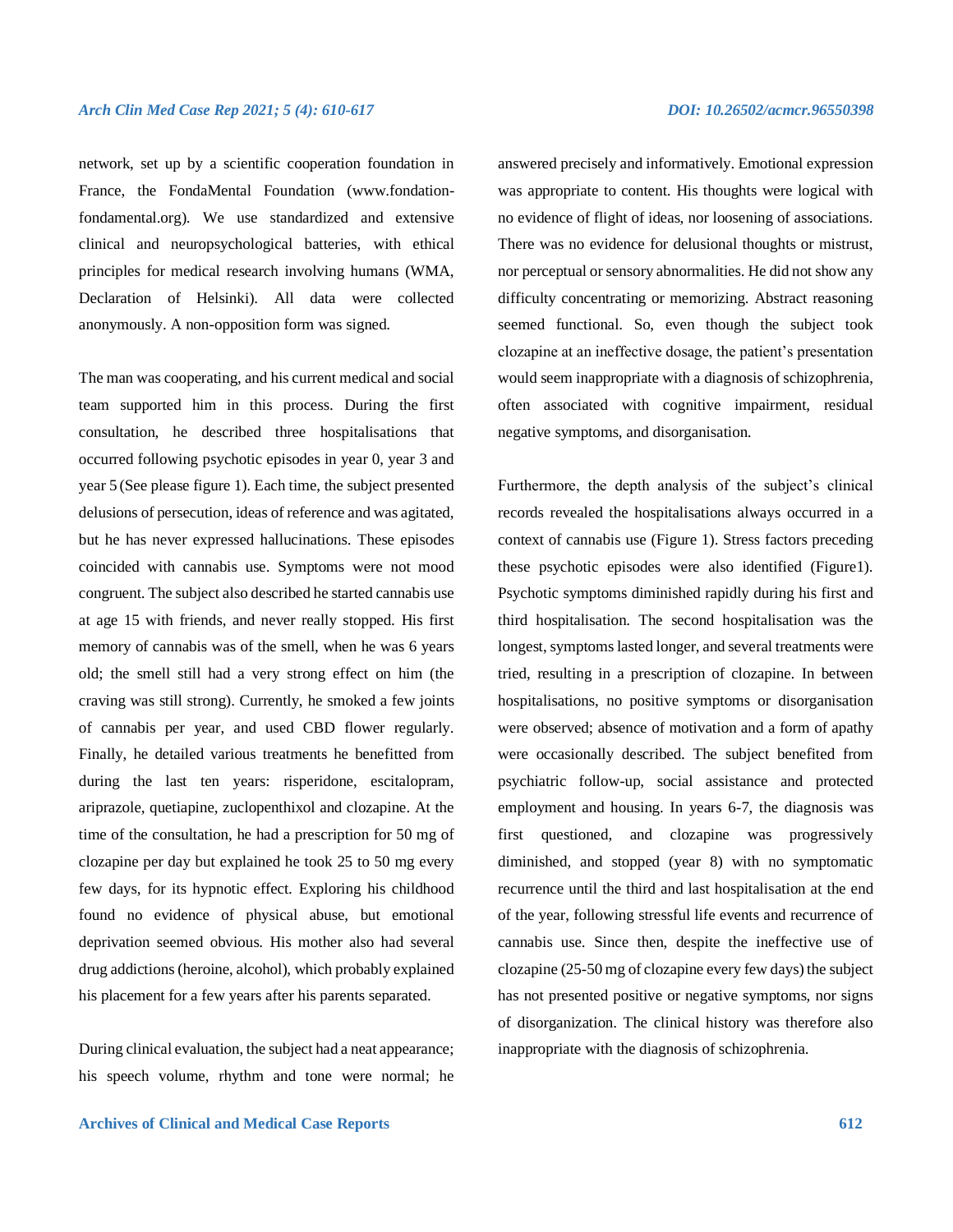|               | [14] (1 month] Regular follow-up (monthly consultations) : no positive symptoms, social isolation, lack of motivation, fluctuating sleep |  |                         |                                   |  |
|---------------|------------------------------------------------------------------------------------------------------------------------------------------|--|-------------------------|-----------------------------------|--|
|               |                                                                                                                                          |  |                         |                                   |  |
| $\Rightarrow$ | <b>SCITALOPRAM / LOmat</b>                                                                                                               |  |                         | ESCITALOPRAM : stopped by patient |  |
|               |                                                                                                                                          |  |                         | Cannabis (1-2 joints per day)     |  |
|               | Lives with mother, no<br>employment                                                                                                      |  | Social benefits granted |                                   |  |

| <b>IN</b>      | Regular follow-up : no positive symptoms, fluctuating motivation, lack of self-esteem; clinically stable |  |
|----------------|----------------------------------------------------------------------------------------------------------|--|
| $\overline{a}$ |                                                                                                          |  |
| $\overline{ }$ | Cannabis between 1 and 5 joints per day, lack of criticism of cannabis use                               |  |
|                | social benefits ; difficulties with integration into the world of work or studies ; lives with mother    |  |

Potential Stress factors : mother's cancer,

reunion with father (15 years of absence),<br>failed university attempt, family context

|                                    | $[H]$ $(2.5 \text{ months})$                                           | patient sedated initially, but rapid regression of symptoms; no positive symptoms, invested in follow-up |  |
|------------------------------------|------------------------------------------------------------------------|----------------------------------------------------------------------------------------------------------|--|
| Risperidone                        | (20-30mg): 3 weeks<br>QUETIAPINE (600mg) : a few days<br>tup to 500mg) | CLOZAPINE (500mg)                                                                                        |  |
| Cannabis use ?                     |                                                                        | Reduction of cannabis-use, CBD flower?                                                                   |  |
| social benefits; lives with mother |                                                                        | social benefits; efforts to find housing of his own (with help of social assistant)                      |  |

| clinically stable : no positive symptoms, no disorganization, no negative symptoms; positive evolution whilst in disabled worker lodging |           |  |  |
|------------------------------------------------------------------------------------------------------------------------------------------|-----------|--|--|
| CLOZAPINE (500mg)                                                                                                                        | reduction |  |  |
| Limited cannabis-use (a few joints per year, or per month at some periods), CBD flower; periodic alcohol-use                             |           |  |  |
| social benefits; disabled worker status and lodging; positive work experiences in protected environment                                  |           |  |  |

|        | clinically stable : no positive symptoms, no disorganization, no negative symptoms                                                  |                                    |  |  |
|--------|-------------------------------------------------------------------------------------------------------------------------------------|------------------------------------|--|--|
| Year 7 | Pursuit of CLOZAPINE reduction (from 350mg to 50mg over a year)                                                                     | CLOZAPINE<br>stopped by<br>patient |  |  |
|        | Limited cannabis-use (a few joints per year, or per month at some periods), CBD flower; periodic alcohol-use                        |                                    |  |  |
|        | social benefits; disabled worker status; leaves disabled workers' lodging for independent experience, temporarily lives with mother |                                    |  |  |

#### Potential Stress factors : employment difficulties

conflicts with mother, step-father's death

|  | progressively complains of "tiring thoughts", feels highly sensitive<br>emotionally          |                                                                                             | Symptoms rapidly gave in, recovery/back to previous stage<br>[H] (1 mon)               |                                        |
|--|----------------------------------------------------------------------------------------------|---------------------------------------------------------------------------------------------|----------------------------------------------------------------------------------------|----------------------------------------|
|  | No treatment (or occasional use of Ch<br>hypnotic treatment)                                 | by the patients as a                                                                        | CLOZAPINE (250mg)                                                                      | Progressive reduction of<br>up to 50mg |
|  | Limited cannabis-use (a few joints per year, or per<br>month at some periods), CBD flower    | <b>Relapse</b><br>nabls us                                                                  | Limited cannabis-use (a few joints per year, or per month at some periods), CBD flower |                                        |
|  | social benefits; disabled worker status; difficulties maintaining job; conflicts with mother | social benefits; disabled worker status; obtains funding for a<br>course; lives with mother |                                                                                        |                                        |

| clinically stable : no positive symptoms, no disorganization, no negative symptoms                                                 |
|------------------------------------------------------------------------------------------------------------------------------------|
| Takes 25 to 50mg of CLOZAPINE avery few days for its hypnotic effect                                                               |
| A few joints per year (with a full stop during first COVID lockdown); CBD flower                                                   |
| Social benefits; stopped course because of COVID; no employment since; independent housing conditioned to mentally disabled status |

[H] = hospitalisation : symptoms at the time of hospitalisations : delusions of persecution, ideas of reference, agitation. Symptoms were not mood congruent.

**Figure 1:** Schematic representation of the patients history in terms of clinical symptoms, treatment, cannabis-use and social context.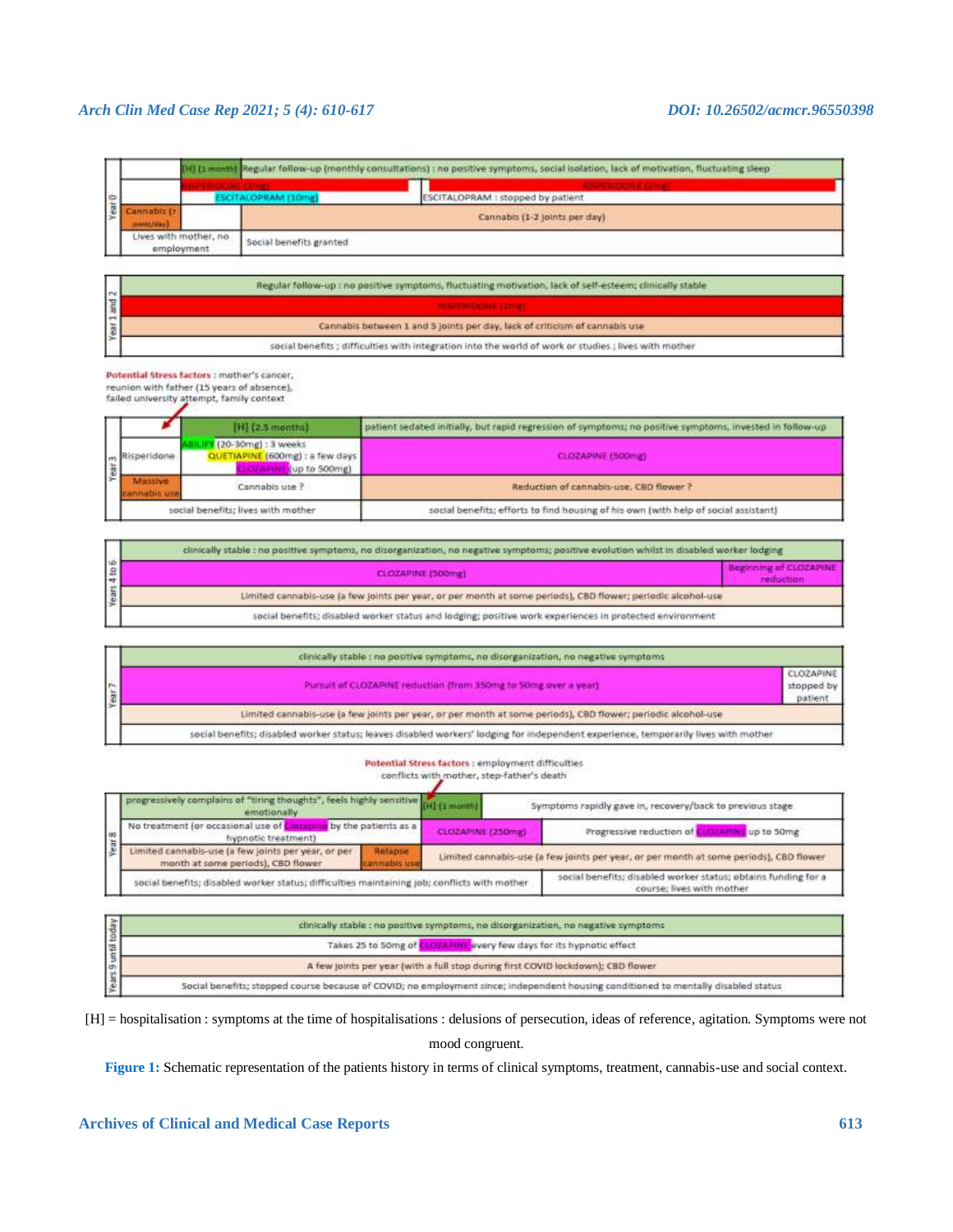Complementary clinical explorations found no present symptoms of schizophrenia. Indeed, the score of the Positive and Negative Syndrome Scale (PANSS) [13] was not in favour of schizophrenic symptoms: positive PANSS subscale was of 10, negative PANSS subscale was of 7 and total score was of 37. According to Leucht et al [14], being considered "*mildly ill*" according to the CGI corresponds to a PANSS' score of 58. Furthermore, Calgary Depression Scale for Schizophrenia [15] was in favour of absence of depressive symptoms (score=2).

About neuropsychological assessment, no cognitive impairment was detected. The estimated intellectual quotient (according to Denney) was of 114. Executive functions, abstract thinking, memory functions, social cognition and intellectual abilities were within the range of normal, if not, slightly higher than standard. Only planning and organising capacities were slightly lower than standard. In the same way, initial brain imagery and biology provided no arguments in favour of a neurological, metabolic, infectious or any other explanation for the observed symptoms.

Consequently, the clinical presentation and history therefore seemed to be in favour of several cannabis-induced psychotic episodes.

## **3. Discussion**

This clinical case highlights the importance of a cautious diagnosis of schizophrenia when there is a cannabis use in the story of a subject. Questions are closely intertwined concerning diagnoses and medical treatment, but also several ethical problems. The existence of a link between cannabis and psychosis is common knowledge, but the nature of this link remains unclear. Some studies have suggested there could be a common genetic baggage [7-8], while others insist on a correlation between the level of cannabis use and the risk of psychosis [3], or still others suggest cannabis use is a risk factor for psychosis [9], and even a risk for early onset of schizophrenia [16]. Moreover, schizophrenia is frequently associated with cannabis-use and there seems to be a high risk of conversion to schizophrenia after a cannabis-induced psychosis. However, this case-report showed that cannabisinduces psychotic episodes could also probably occur repetitively, without necessarily converting to schizophrenia. The distinction between schizophrenia and cannabis-induced disorders is not always so obvious, and our experience is an invitation to precautious diagnosis of schizophrenia when cannabis use is associated.

This clinical experience also highlights the interest of a multidisciplinary approach, in particular around psychosis and addictions. In our case, the importance of diagnosing and treating addiction was put in the background because the patient defeated it and had found illegal income, which he was hiding, through the drug environment.

Furthermore, the case report underlines the semiological overlap between clinical characteristics of psychotic episodes in schizophrenia, with cannabis abuse or dependence, and cannabis-induced psychosis. In-depth analysis and close attention to clinical symptoms could be necessary to pinpoint the exact diagnosis. In addition, to distinguish schizophrenia associated with cannabis use, and cannabis-induced psychosis, further explorations seem necessary. Indeed, clinical characteristics are currently described as very similar, further research could be helpful to identify discriminating factors.

Specifying the diagnosis could facilitate the therapeutic line. So, better distinguishing between these entities,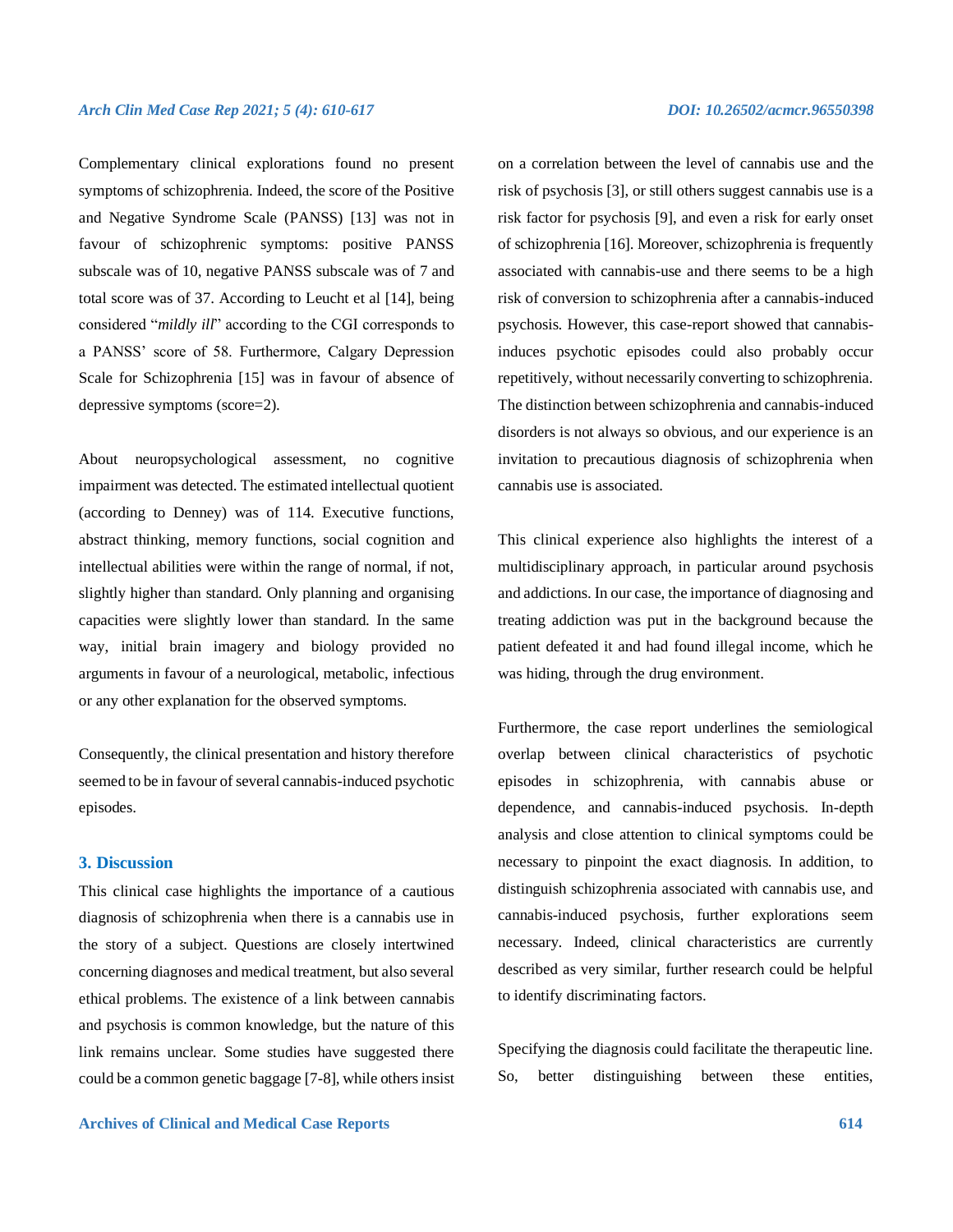schizophrenia with/ without cannabis use, and cannabisinduced psychosis, could be particularly significant when it comes to treating a patient. Indeed, there seems to be no current precise guidelines on treatment of cannabis-induced psychosis. This suggests further explorations on treatment of cannabis-induces psychosis are needed. In the meantime, when treated with antipsychotics, as in this case, treatment probably follows guidelines established for psychotic episodes. Are those guidelines adequate? Do many patients benefit from a maintenance treatment? And if so, is that what is best for them? Are these treatments harmful if the patient suffers from a cannabis-induced psychosis and not schizophrenia? Many questions that further research could maybe answer.

Finally, this case also raises many ethical questions. Firstly, concerning the subject, consequences of invalidating the diagnosis of schizophrenia would have many repercussions for him in his identity as a patient and in his whole life. The subject could lose his income from social benefits, and his housing which is granted to him thanks to the recognition of mental illness. This questions a hasty diagnosis, a risk of "over-medicalisation", which seems to have locked the patient in a system with much assistance he is struggling to get rid of.

Secondly, for doctors, this case calls for caution with the need to take time for diagnosing and to try to perform a detailed clinical analysis. Indeed in the case, it seems that the subject's symptoms were often interpreted to contribute to the diagnosis of schizophrenia. The advanced evaluation gave the time for detailed investigation, and fine analysis of the described symptoms. This is a reminder of the necessary watchfulness when evaluating patients and the interest of questioning diagnoses that have been established.

Lastly for society in France, this case leads to thinking in such a diagnosis opens rights to social benefits. Doctors therefore have a delicate responsibility towards society. To some extent, a wrongful diagnosis could be considered a prejudice for society. In this current case, the patient even suggested that during a certain period, the benefits he received financed his cannabis use. Doctors therefore have a responsibility towards society to make cautious diagnoses.

#### **4. Conclusion**

This case-report shows the importance of a cautious diagnosis when it comes to concomitant psychosis and cannabis use. The need for further research in this area is evident. Cannabis use seems to be rising all around the world. In many countries, its use is trivialized, in some, it is even, though sometimes controversially, legalised. Cases like this one are thus likely to become more frequent. The need for better distinction between cannabis-induced psychosis and schizophrenia is important to avoid misdiagnosis and provide the best care possible for patients. Guidelines for cannabis-induced psychosis need to see the light of day to provide suitable care in these cases and help medical decisions. Indeed, these diagnoses have significant consequences, which affect patients' lives, but also impact society. Medical, ethical, and societal issues are at stake, which reinforces the need for further research.

### **Acknowledgments**

The authors wish to thank their whole team for their input on this case, particularly M<sup>r</sup> Sylvain Leignier, MD; Mrs Julie Monnais, resident in psychiatry with Mrs Zoé Boulot; Mrs Marie Abbes, M<sup>rs</sup> Megane Faraldo, neuropsychologists, Msc, like M<sup>r</sup> Franck Gabayet; M<sup>rs</sup> Ingrid Arnaud and M<sup>rs</sup> Delphine Hernandez, state-registered nurses like M<sup>r</sup> Mathieu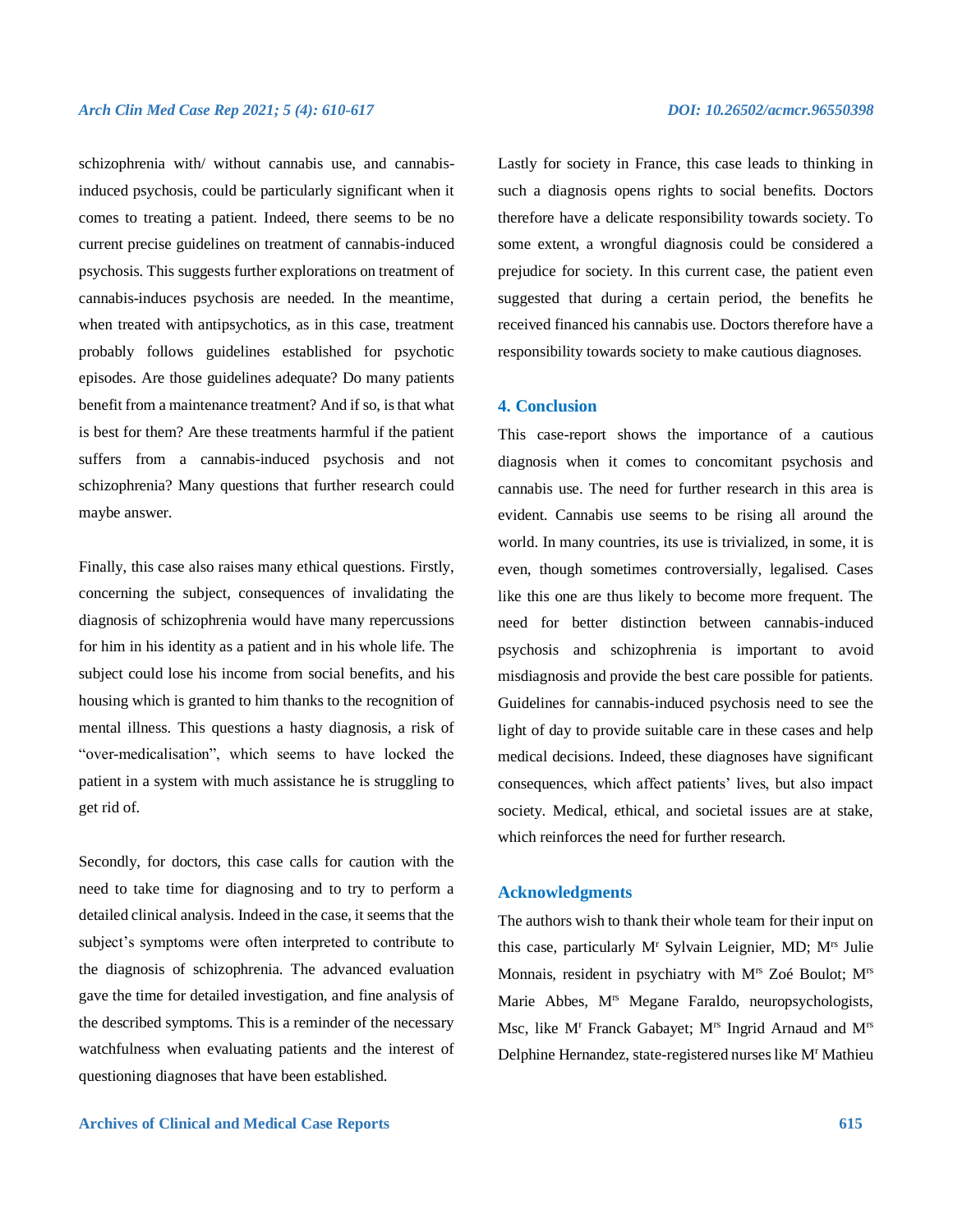Besnard; M<sup>r</sup> Raphaël Froger, health executive; M<sup>r</sup> Thomas Cohen, clinical research associate; Mrs Joan Glorennec and Mrs Leïla Lemaire, medical assistants.

The authors also wish to thank the Direction of the hospital in the dynamics of research of the unit, in particular Mrs Véronique Bourrachot, Director of the psychiatric establishment, Mrs Giovanna Venturi-Maestri, President of the Medical Community and M<sup>r</sup> Mustapha Bensaadi, Head of the Medical Pole. Finally, the authors wish to thank the patient, for his efforts and his sincerity, throughout the evaluation.

# **Funding**

No special funding was received.

## **Disclosure and Conflict of Interests**

None of the authors have any disclosures to make. The authors have no conflict of interests to declare.

### **References**

- 1. European Monitoring Centre for Drugs and Drug Addiction. European Drug Report 2021: Trends and Developments, Publications Office of the European Union, Luxembourg (2021).
- 2. Hjorthøj C, Larsen M, Starzer M, et al. Annual incidence of cannabis-induced psychosis, other substance-induced psychoses and dually diagnosed schizophrenia and cannabis use disorder in Denmark from 1994 to 2016. Psychological Medicine 51 (2021): 617-622.
- 3. Morrison P, Zois V, McKeown D, et al. The acute effects of synthetic intravenous Δ9 tetrahydrocannabinol on psychosis, mood and

cognitive functioning. Psychological Medicine 39 (2009): 1607-1616.

- 4. Marconi A, Di Forti M, Lewis CM, et al. Meta-analysis of the Association Between the Level of Cannabis Use and Risk of Psychosis. Schizophrenia Bulletin 42 (2016): 1262-1269.
- 5. World Health Organization (WHO). International Classification of Diseases (ICD-10). Geneve (1993).
- 6. American Psychiatric Association (APA). Diagnostic and Statistical Manual of Mental Disorders (DSM 5). Fifth Edition, American Psychiatric Association, Washington, D.C (2013).
- 7. Power RA, Verweij KJH, Zuhair M, et al. Genetic predisposition to schizophrenia associated with increased use of cannabis. Molecular Psychiatry. 19 (2014): 1201-1204.
- 8. Carey CE, Agrawal A, Bucholz KK, et al. Associations between Polygenic Risk for Psychiatric Disorders and Substance Involvement. Frontiers in Genetics 7 (2016): 149.
- 9. Rentero D, Arias F, Sánchez-Romero S, et al. Cannabis-induced psychosis: clinical characteristics and its differentiation from schizophrenia with and without cannabis use. Adicciones 33 (2021): 95-108.
- 10. Petrucci AS, LaFrance EM, Cuttler C. A Comprehensive Examination of the Links between Cannabis Use and Motivation. Subst Use Misuse 55 (2020): 1155-1164.
- 11. Starzer MSK, Nordentoft M, Hjorthøj C. Rates and Predictors of Conversion to Schizophrenia or Bipolar Disorder Following Substance-Induced Psychosis. Am J Psychiatry 175 (2018): 343-350.
- 12. Hui CLM, Lam BST, Lee EHM, et al. A systematic review of clinical guidelines on choice, dose, and duration of antipsychotics treatment in first- and multi-